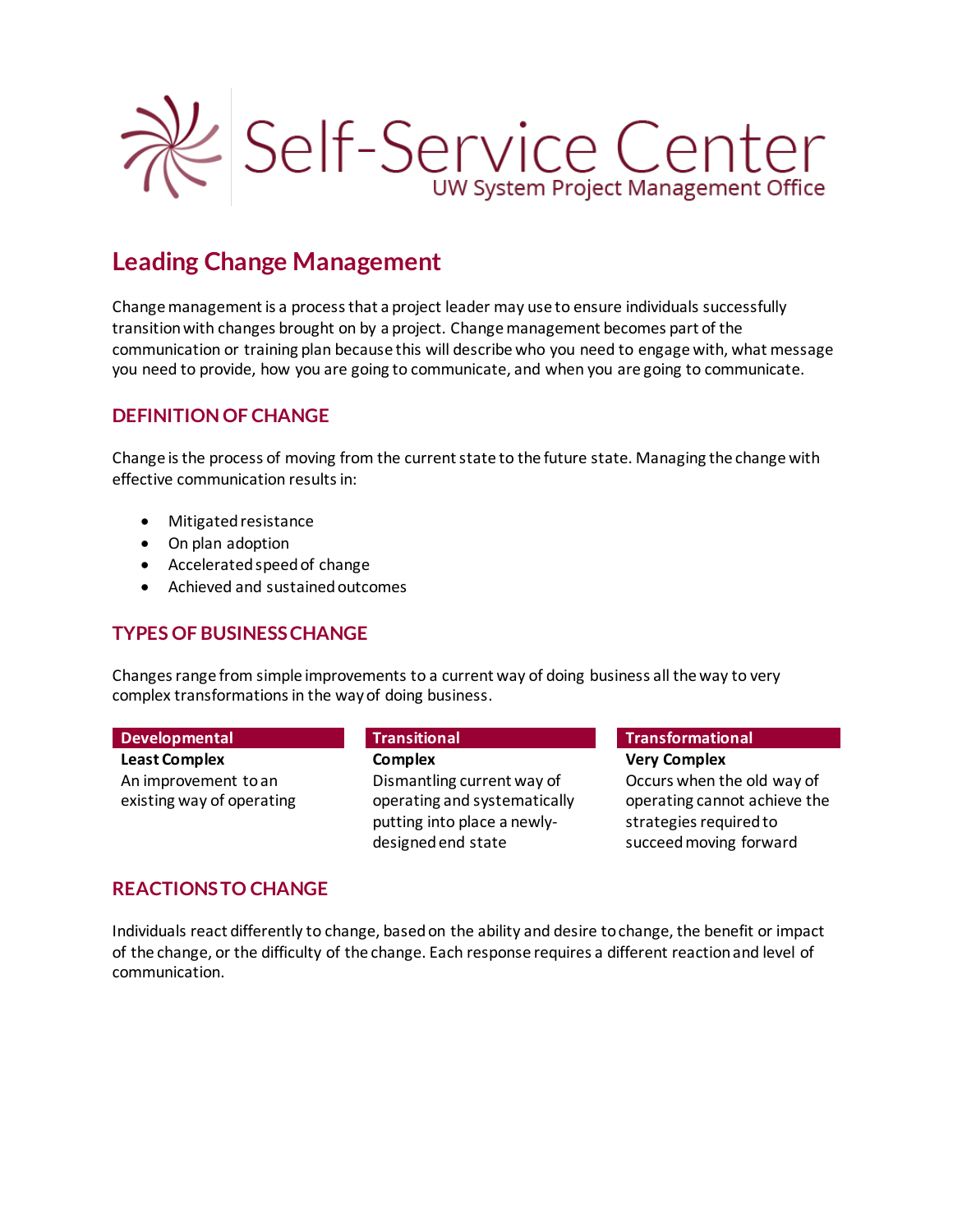| <b>Response</b> | <b>Addressing Reaction</b>                                                           |
|-----------------|--------------------------------------------------------------------------------------|
| <b>Shock</b>    | "We will support you through this process. You can do this."                         |
| Denial          | Explain their role and how they can support the change.                              |
| Frustration     | Listen to their concerns. Focus on how they will benefit from the change.            |
| Depression      | Find ways to engage them in optimizing the change.                                   |
| Exploration     | Encourage them to give constructive feedback.                                        |
| Acceptance      | Continue to monitor their response as more detail is rolled out.                     |
| Commitment      | Ask them to help you champion the change and help others move through the<br>change. |

# **ELEMENTS OF A SUCCESSFUL CHANGE MANAGEMENT PLAN**

### **1. Assess the Scope of the Change**

- How big is this change?
- Which people are affected and how will they respond?
- How much change is already going on or has recently taken place?
- What type of resistance can be expected?
- What are the benefits of the change?
- What are the challenges of the change?
- Who in your chain of command needs to be informed of the change?

#### **2. Develop Key Messages in Plain Language**

Use the change assessment to create a solid business case that clearly explains:

- Changes that will take place
- Need/reason for the change
- Benefits to the individual
- Anticipated obstacles
- Project timeline

#### **3. Develop a Communications Plan**

Effective communication considers these three components: The audience. What is communicated. When it is communicated.

Use the **Project [Communications Plan](https://www.wisconsin.edu/pmo/download/Project-Communications-Plan.docx)** template as a guide to coordinate your engagement. This template helps you schedule the different communication or training you need to do to reach different audiences impacted by the project. This can include reporting to leadership, outreach to those whose assistance you need to implement the change, and communication to those who will be impacted by the change.

Use as much face-to-face communication as possible. This helps you immediately identify and respond to resistance. Make sure you provide clear and open lines of communication throughout the process.